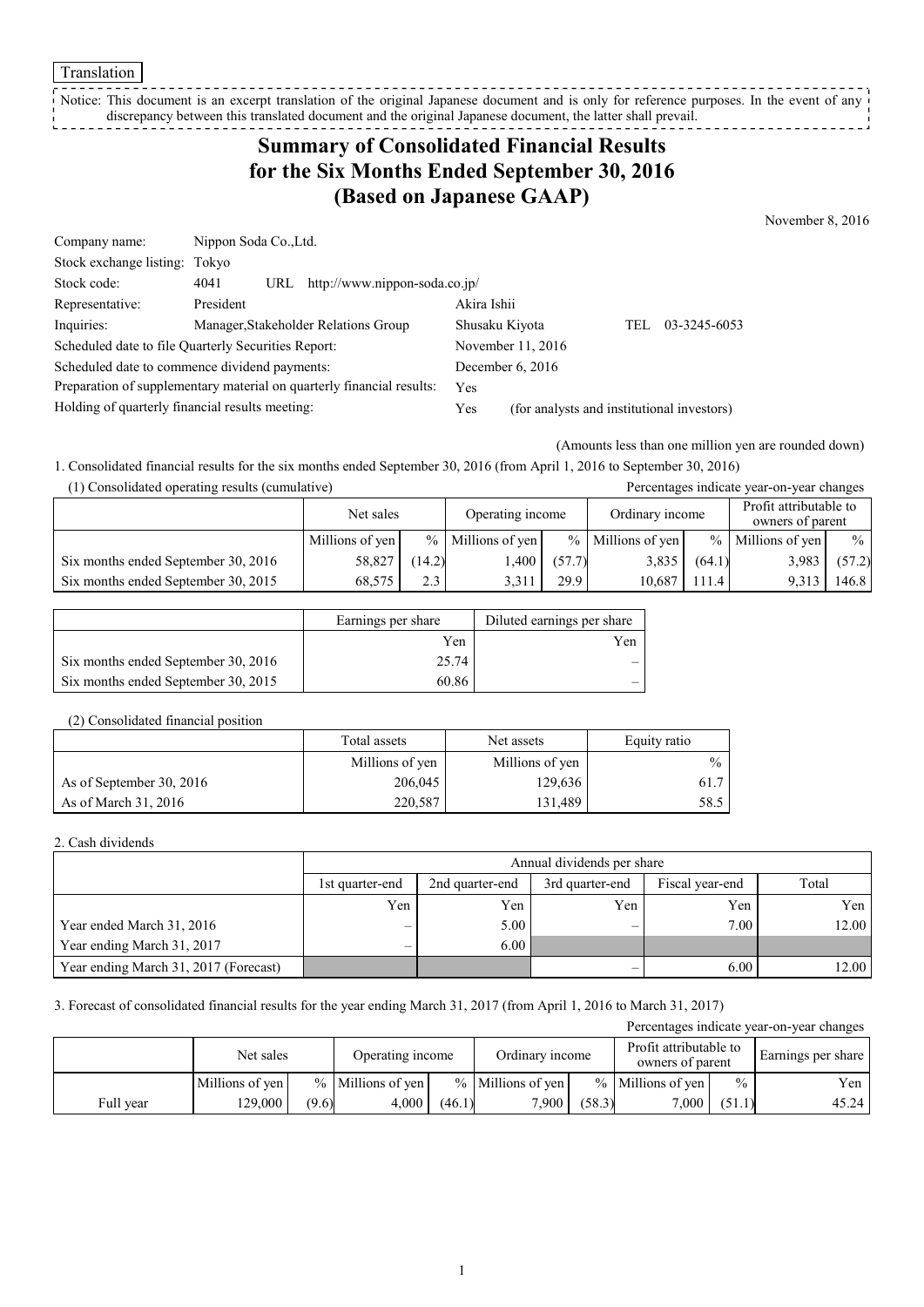| 4. Notes                                                                                                                  |                                                                                        |                                                        |  |                    |  |
|---------------------------------------------------------------------------------------------------------------------------|----------------------------------------------------------------------------------------|--------------------------------------------------------|--|--------------------|--|
|                                                                                                                           | (1) Changes in significant subsidiaries during the six months ended September 30, 2016 |                                                        |  |                    |  |
| (changes in specified subsidiaries resulting in the change in scope of consolidation):                                    |                                                                                        |                                                        |  |                    |  |
| (2) Application of special accounting methods for preparing quarterly consolidated financial statements:                  |                                                                                        |                                                        |  |                    |  |
| (3) Changes in accounting policies, changes in accounting estimates, and restatement of prior period financial statements |                                                                                        |                                                        |  |                    |  |
| Changes in accounting policies due to revisions to accounting standards and other regulations:                            |                                                                                        |                                                        |  |                    |  |
| Changes in accounting policies due to other reasons:                                                                      |                                                                                        |                                                        |  |                    |  |
| Changes in accounting estimates:                                                                                          |                                                                                        |                                                        |  |                    |  |
| Restatement of prior period financial statements:                                                                         |                                                                                        |                                                        |  |                    |  |
| (4) Number of issued shares (common shares)                                                                               |                                                                                        |                                                        |  |                    |  |
| Total number of issued shares at the end of the period (including treasury shares)                                        |                                                                                        |                                                        |  |                    |  |
| As of September 30, 2016                                                                                                  | 155,636,535 shares                                                                     | As of March 31, 2016                                   |  | 155,636,535 shares |  |
| Number of treasury shares at the end of the period                                                                        |                                                                                        |                                                        |  |                    |  |
| As of September 30, 2016                                                                                                  | 4,094,351 shares                                                                       | As of March 31, 2016                                   |  | 30,307 shares      |  |
| Average number of shares during the period (cumulative from the beginning of the fiscal year)                             |                                                                                        |                                                        |  |                    |  |
| Six months ended September 30, 2016                                                                                       |                                                                                        | 154,736,785 shares Six months ended September 30, 2015 |  | 153,039,806 shares |  |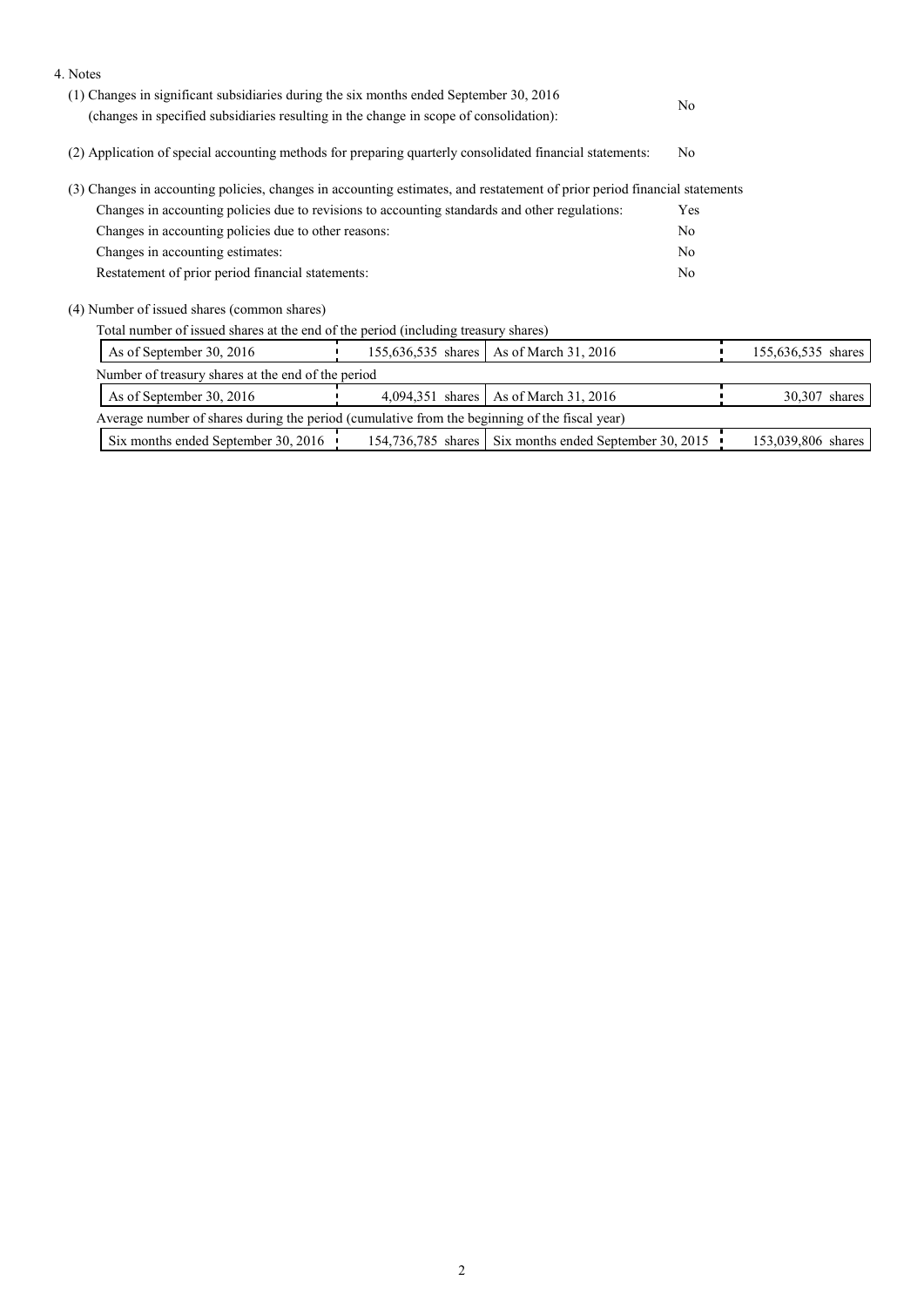# **Quarterly consolidated financial statements**

**Consolidated balance sheets** 

|                                        |                      | (Millions of yen)        |
|----------------------------------------|----------------------|--------------------------|
|                                        | As of March 31, 2016 | As of September 30, 2016 |
| Assets                                 |                      |                          |
| Current assets                         |                      |                          |
| Cash and deposits                      | 14,517               | 37,757                   |
| Notes and accounts receivable - trade  | 42,790               | 31,813                   |
| Inventories                            | 27,913               | 30,484                   |
| Deferred tax assets                    | 2,001                | 1,641                    |
| Other                                  | 2,974                | 3,722                    |
| Allowance for doubtful accounts        | (214)                | (193)                    |
| Total current assets                   | 89,982               | 105,225                  |
| Non-current assets                     |                      |                          |
| Property, plant and equipment          |                      |                          |
| Buildings and structures, net          | 17,079               | 16,523                   |
| Machinery, equipment and vehicles, net | 18,076               | 17,492                   |
| Tools, furniture and fixtures, net     | 1,626                | 1,655                    |
| Land                                   | 15,341               | 15,333                   |
| Leased assets, net                     | 286                  | 237                      |
| Construction in progress               | 1,144                | 1,617                    |
| Total property, plant and equipment    | 53,553               | 52,860                   |
| Intangible assets                      |                      |                          |
| Goodwill                               | 939                  | 821                      |
| Other                                  | 1,140                | 967                      |
| Total intangible assets                | 2,079                | 1,789                    |
| Investments and other assets           |                      |                          |
| Investment securities                  | 63,096               | 34,174                   |
| Net defined benefit asset              | 7,030                | 7,341                    |
| Deferred tax assets                    | 2,319                | 2,105                    |
| Other                                  | 2,623                | 2,620                    |
| Allowance for doubtful accounts        | (98)                 | (71)                     |
| Total investments and other assets     | 74,971               | 46,169                   |
| Total non-current assets               | 130,605              | 100,819                  |
| Total assets                           | 220,587              | 206,045                  |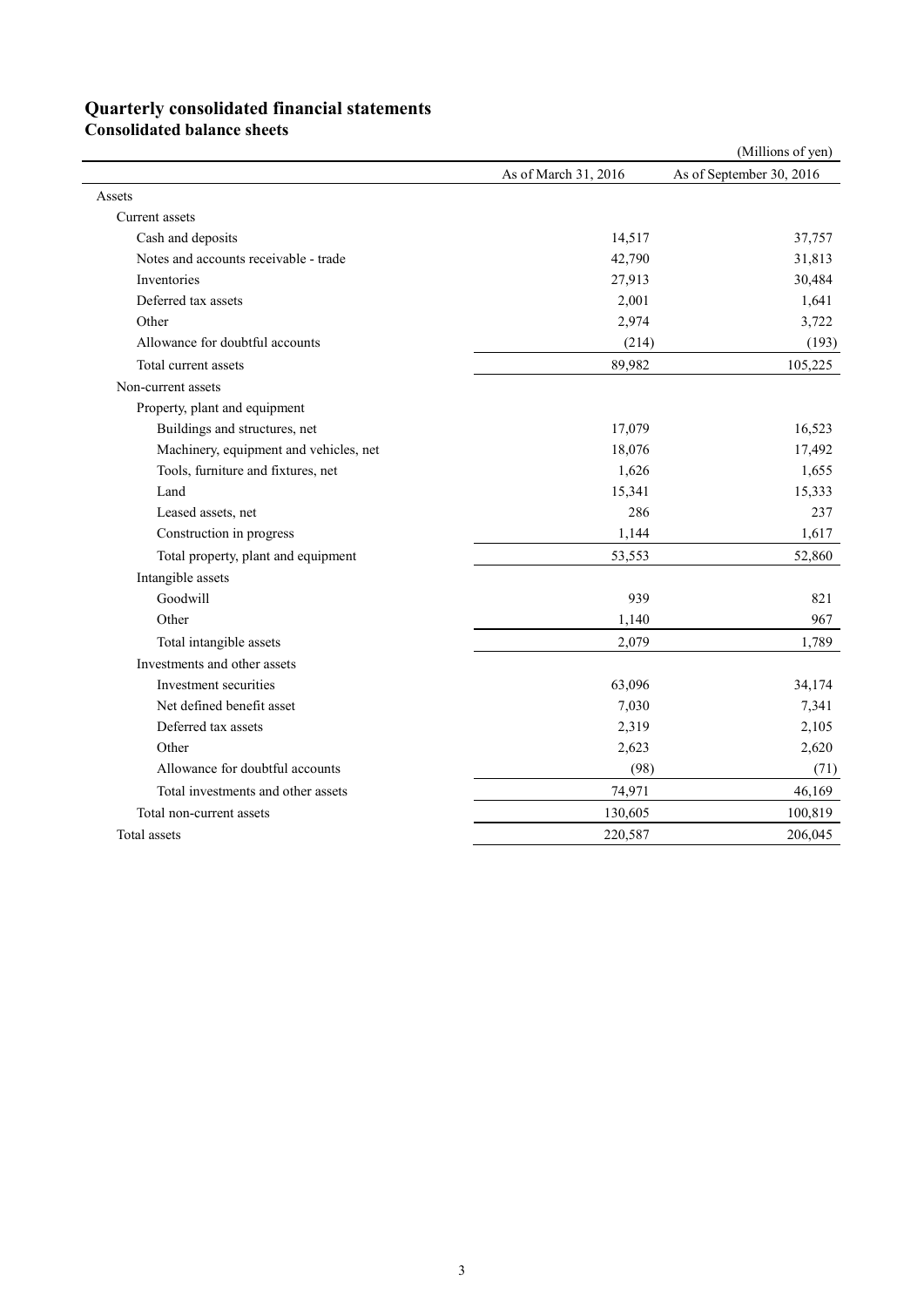|                                                       |                      | (Millions of yen)        |
|-------------------------------------------------------|----------------------|--------------------------|
|                                                       | As of March 31, 2016 | As of September 30, 2016 |
| Liabilities                                           |                      |                          |
| <b>Current</b> liabilities                            |                      |                          |
| Notes and accounts payable - trade                    | 14,670               | 15,083                   |
| Electronically recorded obligations - operating       | 3,376                | 1,879                    |
| Short-term loans payable                              | 35,712               | 31,701                   |
| Income taxes payable                                  | 905                  | 418                      |
| Provision for bonuses                                 | 3,449                | 1,750                    |
| Other                                                 | 5,897                | 5,631                    |
| Total current liabilities                             | 64,011               | 56,465                   |
| Non-current liabilities                               |                      |                          |
| Long-term loans payable                               | 14,019               | 10,770                   |
| Deferred tax liabilities                              | 5,251                | 3,525                    |
| Net defined benefit liability                         | 2,564                | 2,479                    |
| Other                                                 | 3,250                | 3,167                    |
| Total non-current liabilities                         | 25,086               | 19,943                   |
| <b>Total liabilities</b>                              | 89,097               | 76,408                   |
| Net assets                                            |                      |                          |
| Shareholders' equity                                  |                      |                          |
| Capital stock                                         | 29,166               | 29,166                   |
| Capital surplus                                       | 29,359               | 29,359                   |
| Retained earnings                                     | 64,806               | 67,700                   |
| Treasury shares                                       | (20)                 | (1, 912)                 |
| Total shareholders' equity                            | 123,311              | 124,313                  |
| Accumulated other comprehensive income                |                      |                          |
| Valuation difference on available-for-sale securities | 4,605                | 4,538                    |
| Deferred gains or losses on hedges                    | (166)                | (107)                    |
| Foreign currency translation adjustment               | 1,525                | (1, 423)                 |
| Remeasurements of defined benefit plans               | (291)                | (130)                    |
| Total accumulated other comprehensive income          | 5,672                | 2,877                    |
| Non-controlling interests                             | 2,505                | 2,445                    |
| Total net assets                                      | 131,489              | 129,636                  |
| Total liabilities and net assets                      | 220,587              | 206,045                  |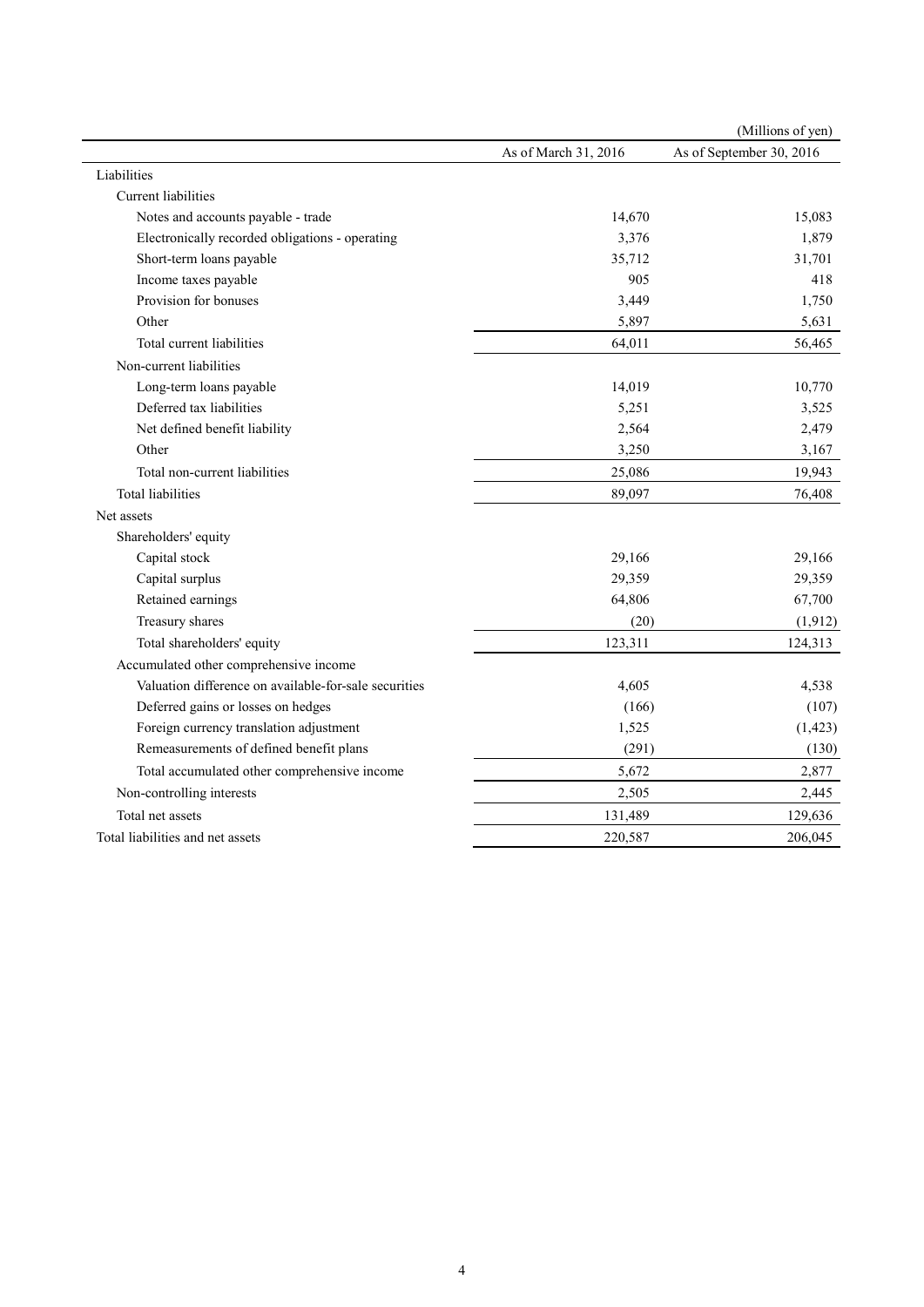### **Consolidated statements of income (cumulative) and consolidated statements of comprehensive income (cumulative)**

**Consolidated statements of income (cumulative)**

|                                                               |                    | (Millions of yen)  |
|---------------------------------------------------------------|--------------------|--------------------|
|                                                               | Six months ended   | Six months ended   |
|                                                               | September 30, 2015 | September 30, 2016 |
| Net sales                                                     | 68,575             | 58,827             |
| Cost of sales                                                 | 51,703             | 44,509             |
| Gross profit                                                  | 16,872             | 14,317             |
| Selling, general and administrative expenses                  | 13,561             | 12,917             |
| Operating income                                              | 3,311              | 1,400              |
| Non-operating income                                          |                    |                    |
| Interest income                                               | $\overline{c}$     | 3                  |
| Dividend income                                               | 345                | 337                |
| Share of profit of entities accounted for using equity method | 6,821              | 2,470              |
| Other                                                         | 960                | 417                |
| Total non-operating income                                    | 8,130              | 3,229              |
| Non-operating expenses                                        |                    |                    |
| Interest expenses                                             | 257                | 211                |
| Foreign exchange losses                                       |                    | 232                |
| Loss on valuation of derivatives                              | 154                |                    |
| Other                                                         | 342                | 350                |
| Total non-operating expenses                                  | 754                | 794                |
| Ordinary income                                               | 10,687             | 3,835              |
| Extraordinary income                                          |                    |                    |
| Gain on change in equity                                      |                    | 907                |
| Gain on sales of investment securities                        | 509                |                    |
| Gain on sales of non-current assets                           | 15                 |                    |
| Other                                                         | 27                 |                    |
| Total extraordinary income                                    | 552                | 907                |
| Extraordinary losses                                          |                    |                    |
| Loss on abandonment of non-current assets                     | 62                 | 85                 |
| Other                                                         | 10                 |                    |
| Total extraordinary losses                                    | 73                 | 85                 |
| Profit before income taxes                                    | 11,166             | 4,657              |
| Income taxes - current                                        | 506                | 1,879              |
| Income taxes - deferred                                       | 1,238              | (1,252)            |
| Total income taxes                                            | 1,744              | 626                |
| Profit                                                        | 9,421              | 4,031              |
| Profit attributable to non-controlling interests              | 107                | 48                 |
| Profit attributable to owners of parent                       | 9,313              | 3,983              |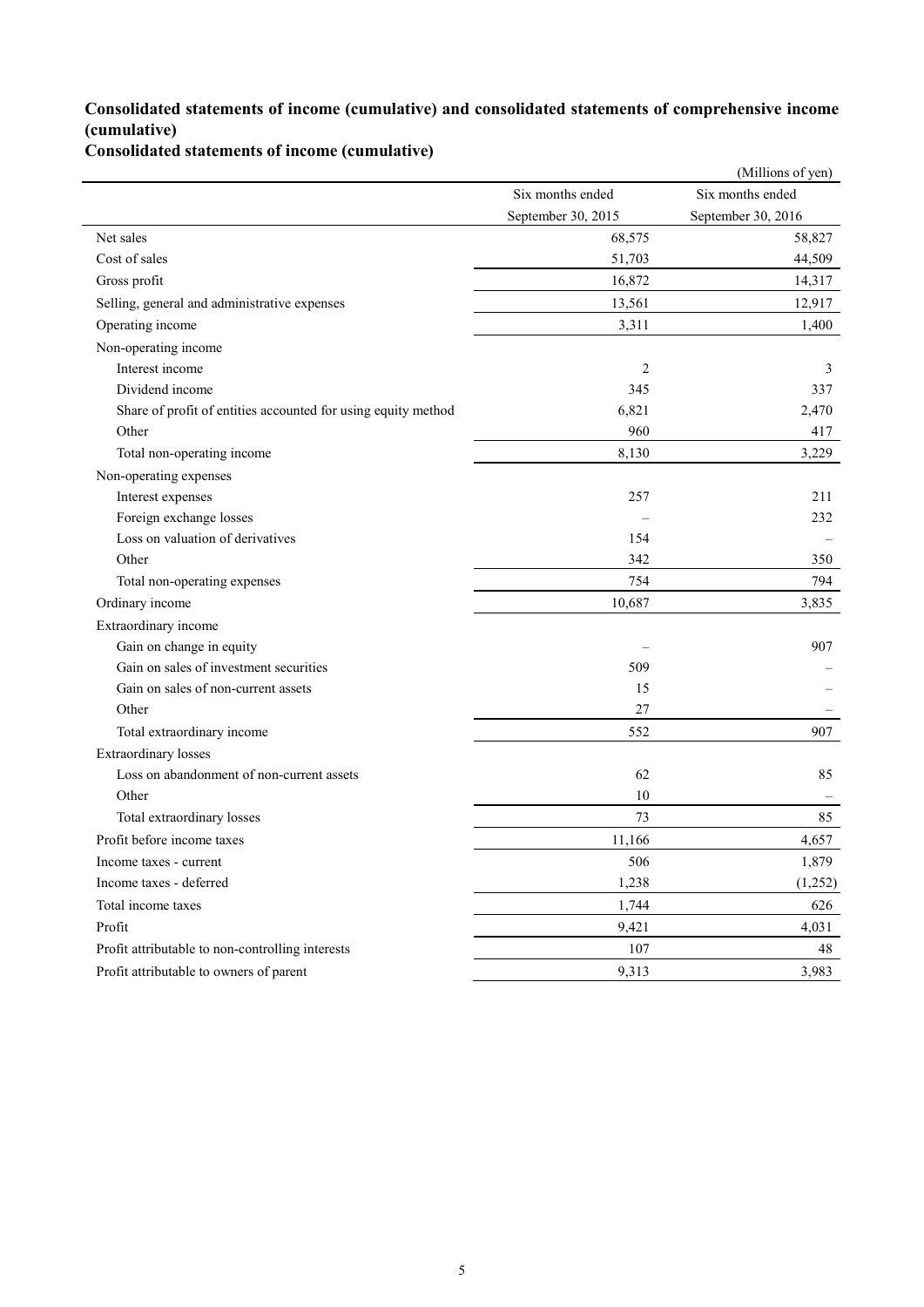|                                                                   |                    | (Millions of yen)  |
|-------------------------------------------------------------------|--------------------|--------------------|
|                                                                   | Six months ended   | Six months ended   |
|                                                                   | September 30, 2015 | September 30, 2016 |
| Profit                                                            | 9,421              | 4,031              |
| Other comprehensive income                                        |                    |                    |
| Valuation difference on available-for-sale securities             | (1, 418)           | (54)               |
| Deferred gains or losses on hedges                                | 84                 | 33                 |
| Foreign currency translation adjustment                           | (319)              | (854)              |
| Remeasurements of defined benefit plans, net of tax               | 54                 | 69                 |
| Share of other comprehensive income of entities accounted         |                    |                    |
| for using equity method                                           | (1,038)            | (2,059)            |
| Total other comprehensive income                                  | (2,637)            | (2,866)            |
| Comprehensive income                                              | 6,784              | 1,164              |
| Comprehensive income attributable to                              |                    |                    |
| Comprehensive income attributable to owners of parent             | 6,830              | 1,188              |
| Comprehensive income attributable to non-controlling<br>interests | (45)               | (23)               |